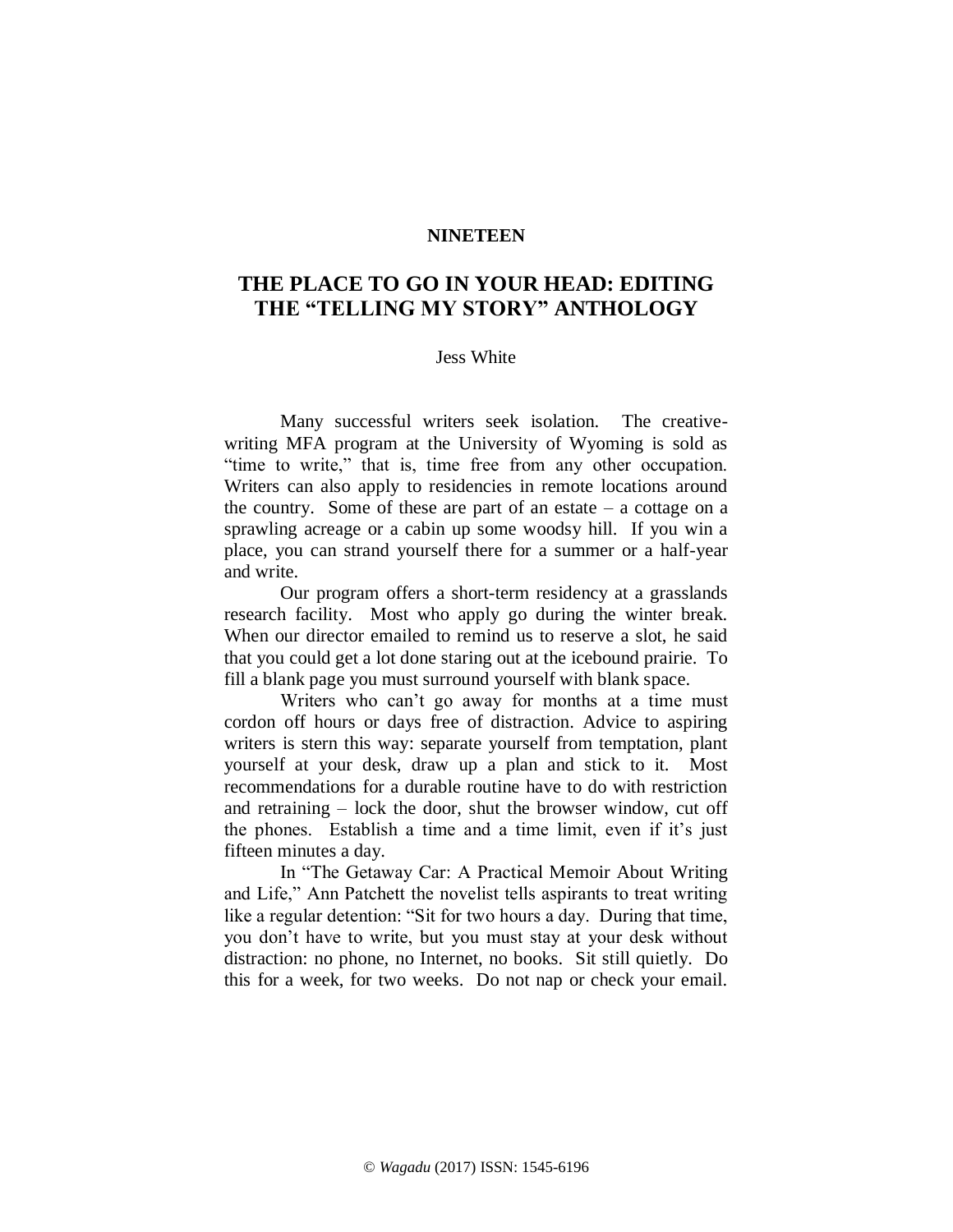Keep on sitting for as long as you remain interested in writing. Sooner or later you will write because you will not longer be able to stand not writing, or you'll get up and turn on the television on because you will no longer be able to stand all the sitting. Either way, you'll have your answer." To write, you must break yourself to writing.

In another essay on the writing life, "Do Not Disturb," she imagines prison as a place of harsh but productive seclusion: "Prison: dreadful, horrifying, surely, but the phone would never ring, and couldn't you get an awful lot of writing done?" She's kidding, and I'm not quoting her in order to scold her for her insensitivity – but for writing, for Ann, monasticism is best.

I was part of a group of MFA students who worked with the "Telling My Story" class remotely. I had been interested in participating in the class itself, but couldn't scrape together the funds. The tuition credit offered as part of our MFA scholarship package didn't extend over the summer session, and my own tuition credit evaporated when I graduated in May.

So I and the rest of the MFA cohort wound up working from a distance, as editors. I never met any of the women in the class except through the essays they created during the three weeks the workshop lasted. I didn't hear the initial conversations they had with the university students paired with them as readers and interviewers. I didn't see any process documents alongside drafts, or read freewrites, or hear class discussions. We didn't see the women's work directly, either – the women wrote on paper, each with a university student as amanuensis, and their longhand drafts were removed to the hotel each night where they were transcribed and sent to us.

The critiques we sent back were similar to the ones we exchange in our workshops. We used a letter format, opened with "Dear" or "Hello." What we noticed, what we liked, what we thought could be expanded. The women had three weeks to write and polish fifteen pages, so most of our feedback was about adding more descriptive detail, more context, the next segment of the story. One of my writers needed connective tissue between one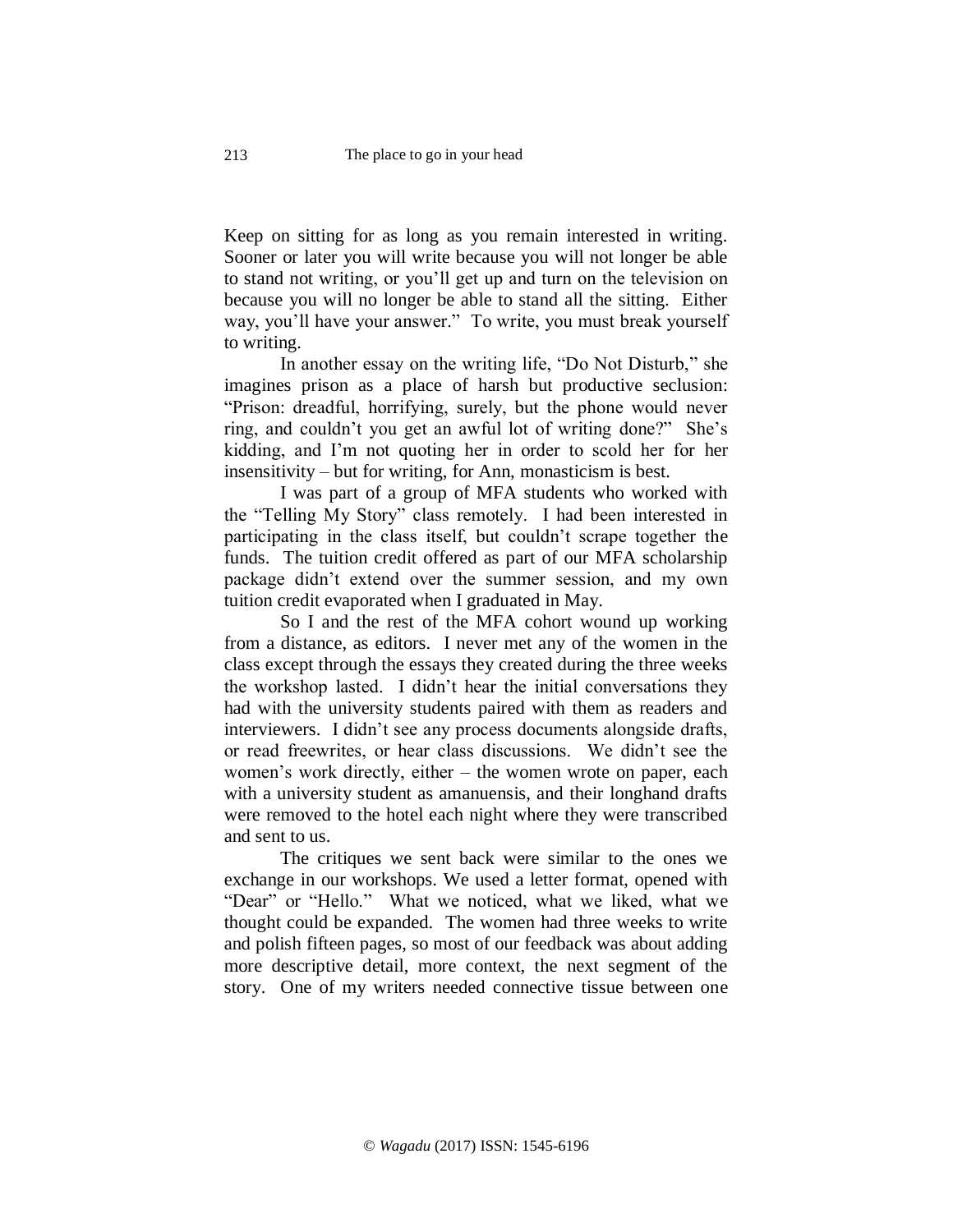vivid passage and another; one began with an action sequence but didn't reveal the end of the story until the final draft.

The university students who did attend the workshop in person said that the discussions were lively, always engaging. They spoke about the eloquence of the women, about their passion for their work. They mentioned their gratitude  $-$  to the students who visited them, but as well to each of us who were involved, to me.

Implicit in "time to write" – and in all this advice to cut the outside lines and clear the calendar – is the idea that writing is a discipline, not a treat. In order to write, you have to spend hours and days coaxing your mind to write. So many things compare favorably to writing.

Prison is not a retreat into solitude. Even segregated housing units – solitary cells – are a honeycomb of trapped noise. Prison is not a place of privacy or serenity – prisoners are under surveillance. Prison isn't a place of rest. Most prisoners spend their time at work, and many prisons include the expectation of work in their accounts and sparse amenities. Prison is a mill for grinding tedium out of the day.

How do you write in prison? What does it mean to write in a place that does not intend you to have space, peace, solitude, or privacy?

How do you offer writing advice to women in prison? *Sit for two hours a day….*

The women in the class did not need to be pushed to write. Writing wasn't a chore, and so they didn't have any need for this elaborate structure to compel adherence to a writing routine.

The work that I wound up doing wasn't much different from the work I would do for my undergraduate students taking their first college-level writing course, or for the aspiring creative writers in my MFA workshops.

The women in the class were natural storytellers – they knew how to put events in order such that readers would want to follow the thread of the narrative. They were always present in their stories, and frank about their emotions and actions. Their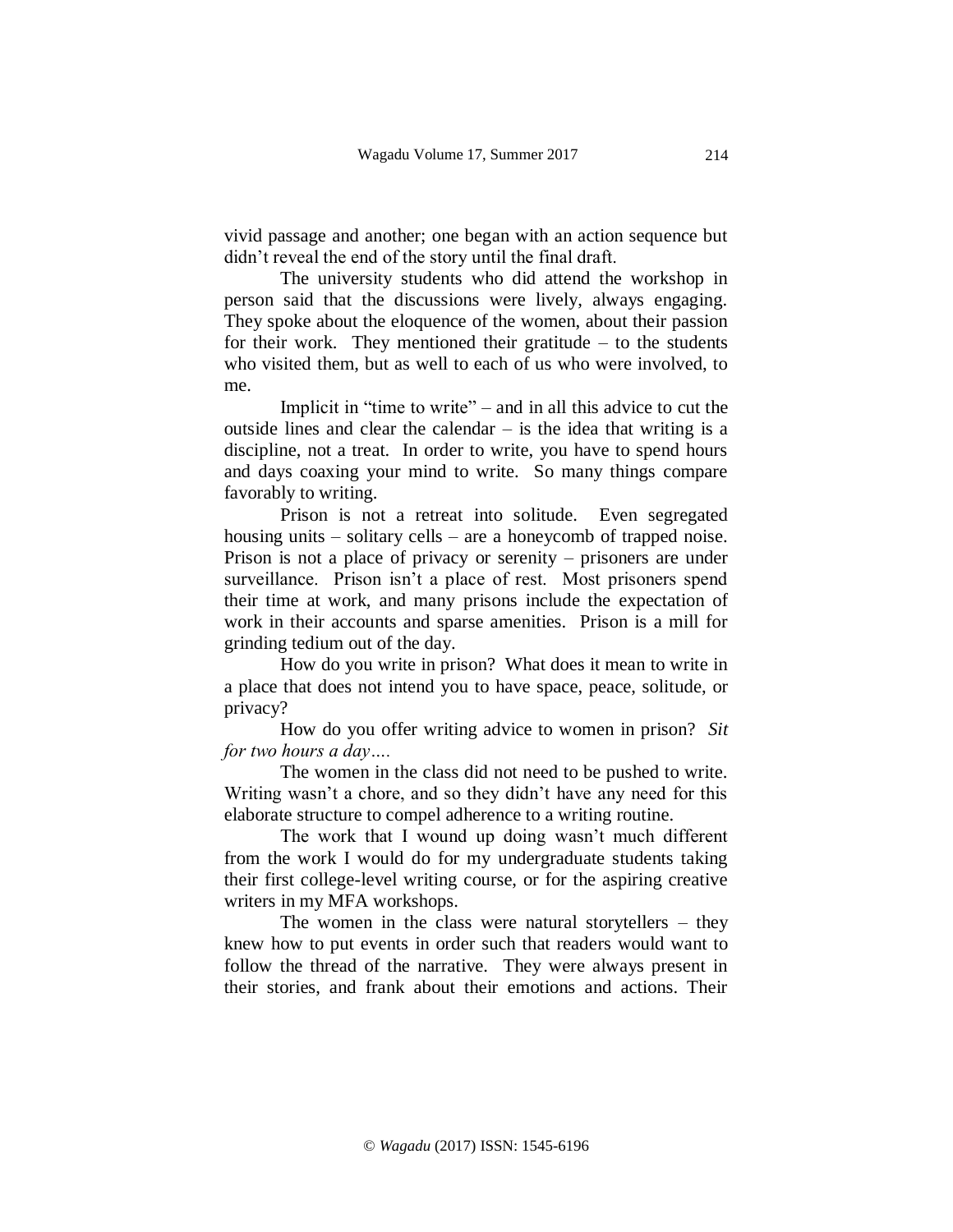descriptive language was rich without being pretentious. They didn't try as hard as we sometimes do to use a word that had never been used in precisely that way before.

There's no reason the women in this class shouldn't be good writers. They're all smart and self-possessed. They're proud and resilient. They're all good at making jokes and conversation.

As a discipline, writing can be raised through many levels of contemplation. As a talent, it's sustained banter with someone whose face you can't see. The women in the class made an extraordinary dialogue through which to cultivate their drafts. The women are wonderful to talk to.

They are also highly motivated. They are passionate about their stories, and just as passionate about refining their essays until they ready for publication.

They're also stuck. The doors are shut, the outside lines are cut, the afternoon stretches out unimpeded. Their time is laid out for them, and the blank space surrounds them and their work.

Most of their essays focus on the time before conviction and sentencing, but a few of them talk about the dimensions of life in prison. Prison silences inmates. Visits and phone calls with the people they love are restricted. In wintertime, season of blank pages, the roads are sometimes impassable so that visits are stopped altogether.

The women have limited access to programs like our workshop even within the narrow seam of education and rehabilitation programs, and limited access to materials. Their library is small, and donors cannot give hardcover books for fear the women might use them to cosh each other.

At least one woman in the class is serving multiple life sentences. Her life, then, has been resigned to time.

These women are not sent to prison so that they may be heard. They have not gone away so that they can produce, in silence and peace, some masterwork of insight and lyric beauty. The myriad symbolic and effective constraints bound up in incarceration are not meant to free their minds for some more poetic endeavor. Their voices have been culled.